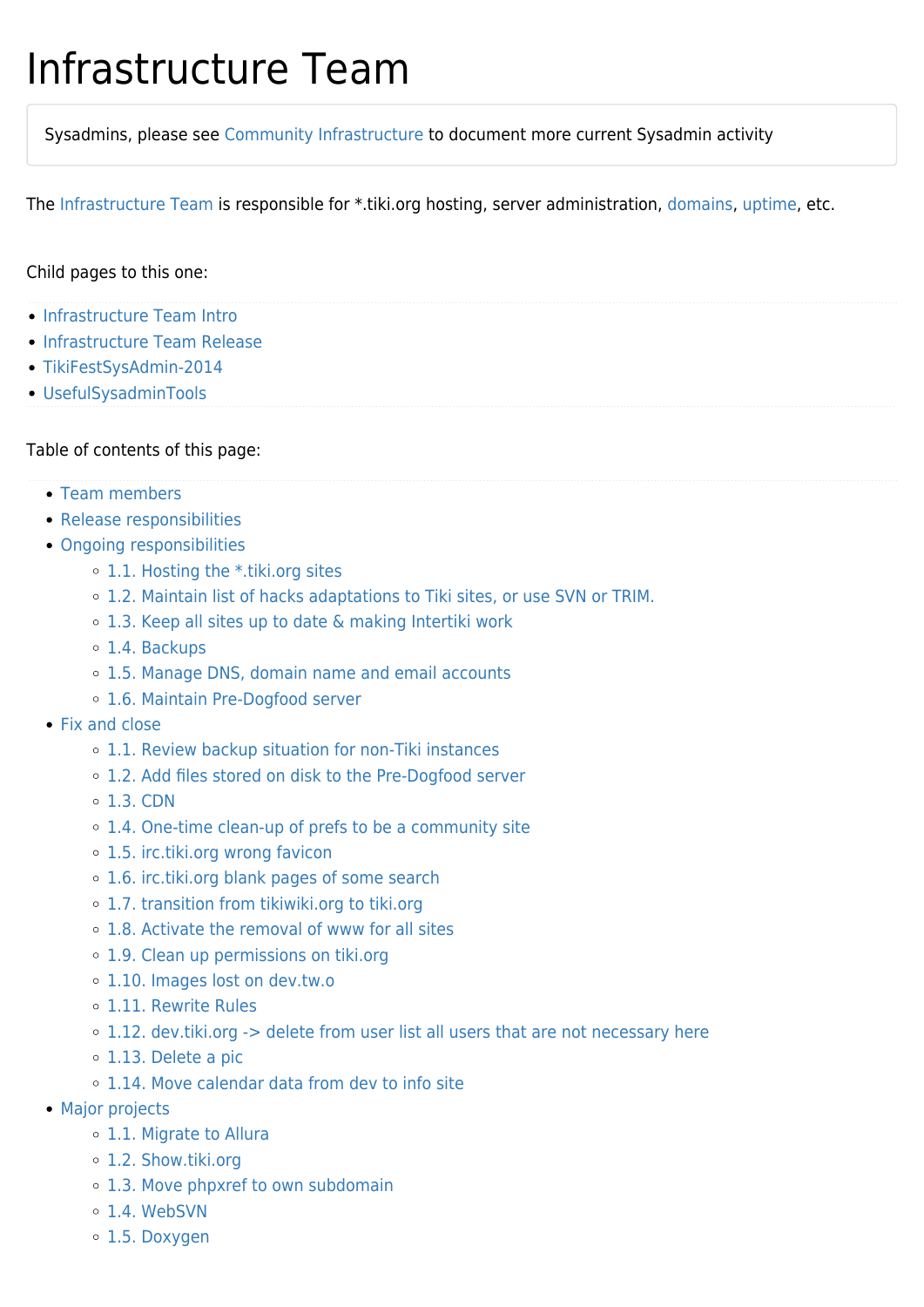- [1.6. ApiGen](#page--1-0)
- [1.7. phpDocumentor](#page--1-0)
- [1.8. Dogfood TRIM](#page--1-0)
- [1.9. Round Robin / Redundancy / Disaster planning for all \\*.tiki.org content](#Round_Robin_Redundancy_Disaster_planning_for_all_.tiki.org_content)
- [1.10. Setup a monitoring solution](#page--1-0)
- [1.11. Implement Single Sign On \(SSO\) on 6 main sites.](#Implement_Single_Sign_On_SSO_on_6_main_sites.)
- [1.12. Code stats](#page--1-0)
- [1.13. Community Mail Server](#page--1-0)
- [1.14. Scheduler on dev.t.o](#Scheduler_on_dev.t.o)
- [Related links](#page--1-0)

## Team members

#### Team Infrastructure

- [amette](https://tiki.org/user8656)
- [Benoit Roy](https://tiki.org/user34045)
- [Horia N.](https://tiki.org/user25564)
- [Jean-Marc Libs](https://tiki.org/user12666)
- [Leu](https://tiki.org/user16130)
- [Oliver Hertel](https://tiki.org/user3)
- [rjsmelo](https://tiki.org/user32689)
- [Xavier de Pedro](https://tiki.org/user10196)
- [Jorge Sá Pereira](https://tiki.org/user36223)

# Release responsibilities

- Progressively update each [Domain](https://tiki.org/Domains) to the new version, and the [Dogfood Team](https://tiki.org/Dogfood-Team)'s plan.
	- The goal is that all major sites are upgraded before it's released.

# Ongoing responsibilities

This page is to coordinate work and list requests about various aspects of \*.tiki.org sites and community tools

This has previously been done by email. We will do it wiki way so at any given time, we'll know what needs to be done.

This is not a list of feature requests, which should be done at: <http://dev.tiki.org.> If it's Tiki bug, it's ok to put below but with a link to dev.tiki.org as well but know that while the infrastructure team can help detect/confirm a bug, it is not expected to correct bugs, but to update the sites as soon as they are corrected.

Do not put any security or sensitive info below. Instead, contact <http://security.tiki.org>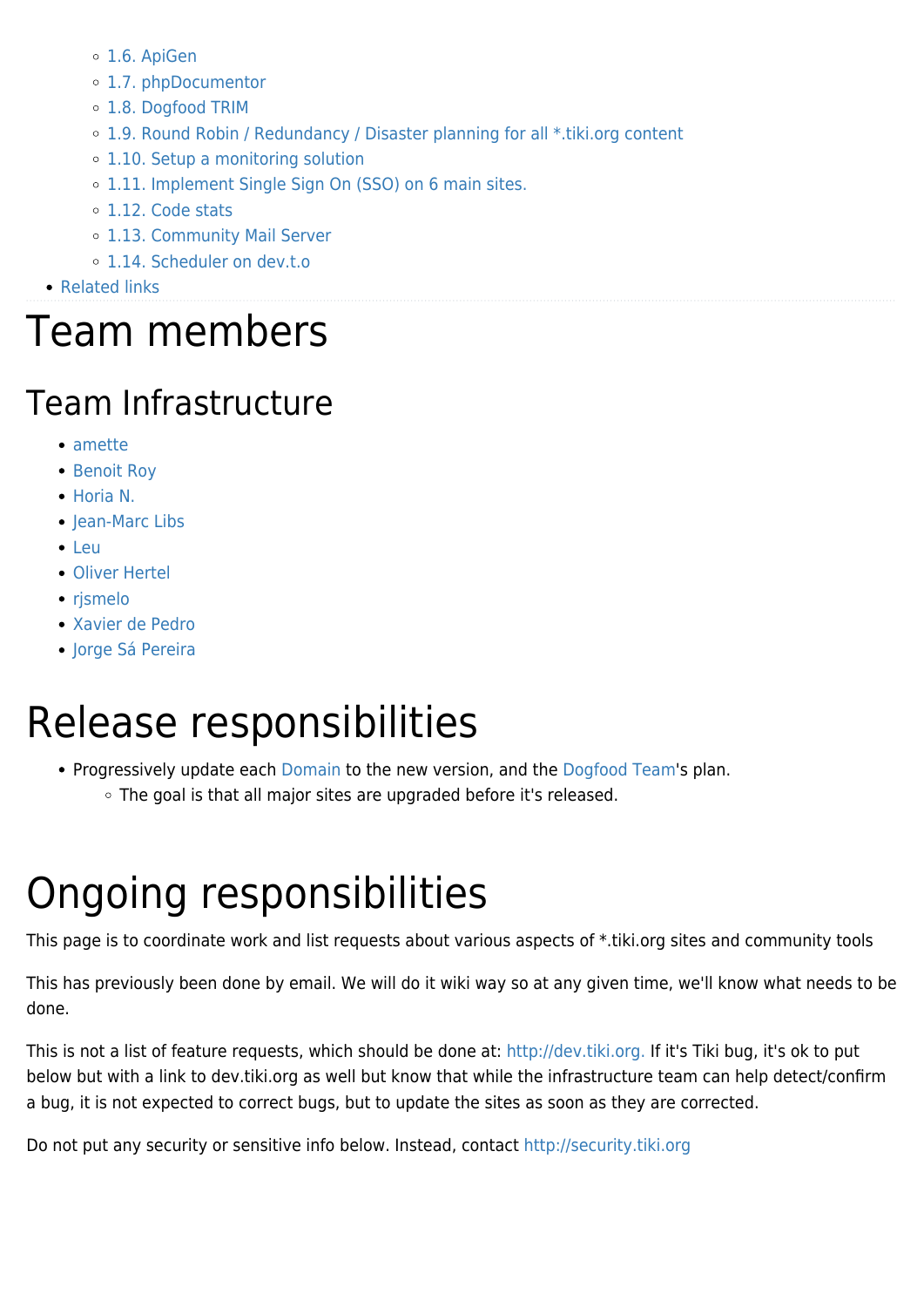#### 1.1. Hosting the \*.tiki.org sites

#### 1.2. Maintain list of hacks adaptations to Tiki sites, or use SVN or TRIM.

In the past, it's happened that we had specialized changes to Tiki (ex.: message templates, custom plugins, etc.). And then, sometimes, these get wiped with a clean install of Tiki. While we should try to stay as close as possible to Tiki code [dogfood,](https://tiki.org/DogFood) when we do not, it should be documented or we use TRIM/SVN and have it make a report of all diffs (or something)

#### Rewrite Rule collisions

<http://tiki.org/stats>gives me error but <http://tiki.org/Stats>is ok. Similarly,<http://doc.tiki.org/Trackers> is not the same as <http://doc.tiki.org/trackers>

Because of the special use case on \*.tiki.org, we may have to maintain special .htaccess files...

#### htaccess

Please create the wiki pages if the access has been or should be modified

- [htaccess doc](https://tiki.org/tiki-editpage.php?page=htaccess+doc)
- [htaccess dev](https://tiki.org/tiki-editpage.php?page=htaccess+dev) (will need calendar redirect)
- [htaccess community](https://tiki.org/tiki-editpage.php?page=htaccess+community)
- [htaccess profiles](https://tiki.org/tiki-editpage.php?page=htaccess+profiles)
- [htaccess info](https://tiki.org/tiki-editpage.php?page=htaccess+info)
- [htaccess themes](https://tiki.org/tiki-editpage.php?page=htaccess+themes)

#### 1.3. Keep all sites up to date & making Intertiki work

- All our sites should be recent versions of the branch
	- The revision number should be visible so everyone knows to indicate if the see a bug

#### 1.4. Backups

• Each host should make send backups to another. Can be done by [TRIM](http://doc.tiki.org/TRIM)

#### 1.5. Manage DNS, domain name and email accounts

- Managing the DNS info for the various [Domains](https://tiki.org/Domains) [MarcLaporte,](https://tiki.org/UserPagemarclaporte) and Amette and Fabio have access
- Domain names [MarcLaporte](https://tiki.org/UserPagemarclaporte)
- [tiki](https://tiki.org/user7402).org emails: Frank or [MarcLaporte](https://tiki.org/UserPagemarclaporte)
- SSL: We once had a wildcard SSL, but are moving to Let's Encrypt, and thus depends on server
- Community Server renewal, payments, etc. (Nelson?)
- PavPal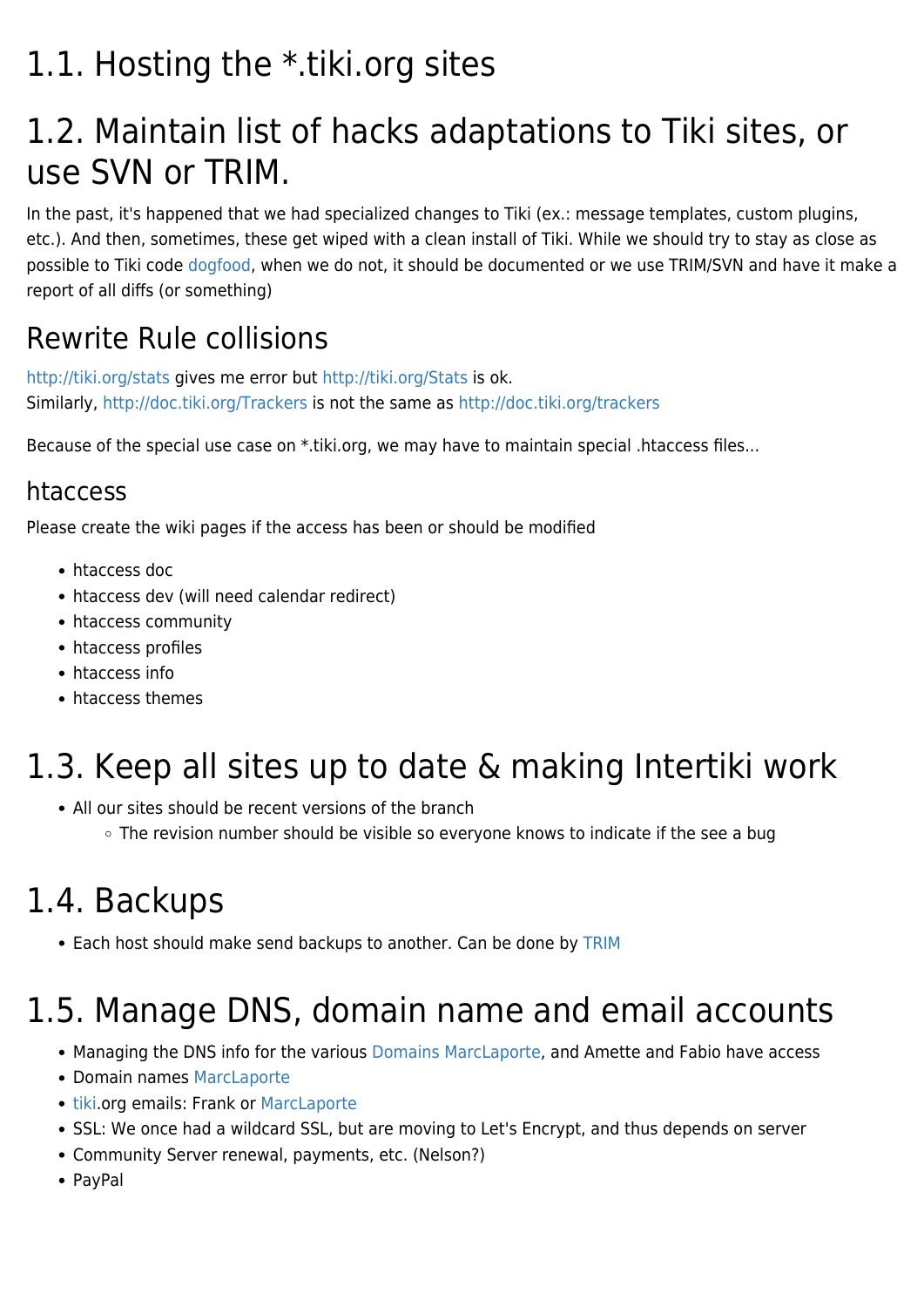#### 1.6. Maintain Pre-Dogfood server

• [Pre-Dogfood Server](https://tiki.org/Pre-Dogfood-Server)

# Fix and close

#### 1.1. Review backup situation for non-Tiki instances

Mail server,

#### 1.2. Add files stored on disk to the Pre-Dogfood server

• Now, it's only files in the DB

### 1.3. CDN

- Setup a [CDN](http://doc.tiki.org/CDN) for each \*.tiki.org site as this will improve performance
	- Tools like <http://tools.pingdom.com/fpt/> report "Serve static content from a cookieless domain"

#### 1.4. One-time clean-up of prefs to be a community site

In collaboration with [Infrastructure Team](https://tiki.org/Infrastructure-Team):

- All users should accept user messages
- User messages should send notification emails (bounced to Community Team)
- Can group members broadcast members of their own group? (it should)

#### 1.5. irc.tiki.org wrong favicon

#### 1.6. irc.tiki.org blank pages of some search

• [http://irc.tiki.org/irclogger\\_log\\_search/tikiwiki?search=mysql&action=search&error=0](http://irc.tiki.org/irclogger_log_search/tikiwiki?search=mysql&action=search&error=0)

#### 1.7. transition from tikiwiki.org to tiki.org

- Setup permanent redirect from tikiwiki.org to tiki.org
	- [Multi-domain: redirect all traffic to main domain](http://dev.tiki.org/wish3164)
- will redirect of<http://tikiwiki.org/stable.version> cause an issue? (like InterTiki)
- [Finance Team](https://tiki.org/Finance-Team) has on todo to transfer ownership of tikiwiki.org, and thus, this will impact this team.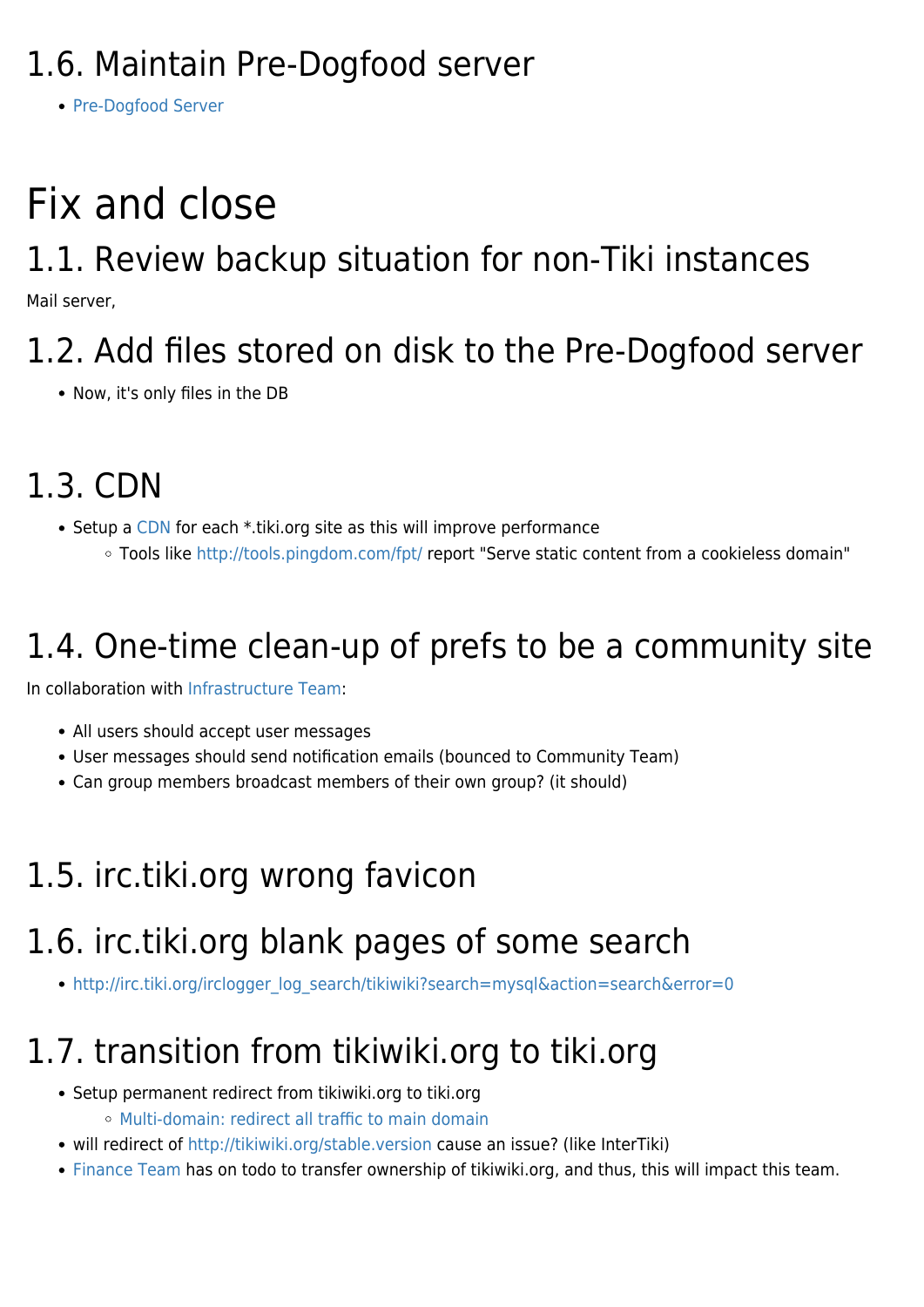#### 1.8. Activate the removal of www for all sites

New option in Admin -> General -> Navigation "Domain prefix handling" which would be nicer than the "Are you lost ?" at<http://www.doc.tiki.org/>

#### 1.9. Clean up permissions on tiki.org

Tiki.org has a lot of legacy perms. Ex.: workspace (aulawiki), homework, jukebox, etc. They should be removed from<http://tiki.org/tiki-objectpermissions.php> along with any assignments. Todo: Take a Tiki 5.x clean install, and compare.

#### 1.10. Images lost on dev.tw.o

See here: <http://dev.tiki.org/TrackerFieldUIRevamp> Image missing: [http://dev.tiki.org/img/wiki\\_up/trackerui1.png](http://dev.tiki.org/img/wiki_up/trackerui1.png)

and two images here:<http://dev.tiki.org/Translation+Editor+Revamp>(tikidownload wiki attachment.php?attId=88) perhaps issue between 5.0 and 5.1 ?

More here: <http://dev.tiki.org/Code+Howto:+Copy+reproduce+a+change+from+one+branch+to+another>

Still available for old server. (ask Marc for access)

#### 1.11. Rewrite Rules

I posted a comment [here](http://www.wiki-translation.com/How+will+massive+online+collaboration+impact+the+world+of+translation) with a link to<http://doc.tiki.org/categories> and I get [http://doc.tiki.org/tiki-browse\\_categories.php](http://doc.tiki.org/tiki-browse_categories.php) instead of<http://doc.tiki.org/tiki-index.php?page=categories>

same problem with <http://doc.tiki.org/calendar>

dev is ok: <http://dev.tiki.org/categories>

#### 1.12. dev.tiki.org -> delete from user list all users that are not necessary here

<http://dev.tiki.org/wish1128>

#### 1.13. Delete a pic

[http://tiki.org/img/wiki\\_up//spiderdog\\_in\\_action.png](http://tiki.org/img/wiki_up//spiderdog_in_action.png)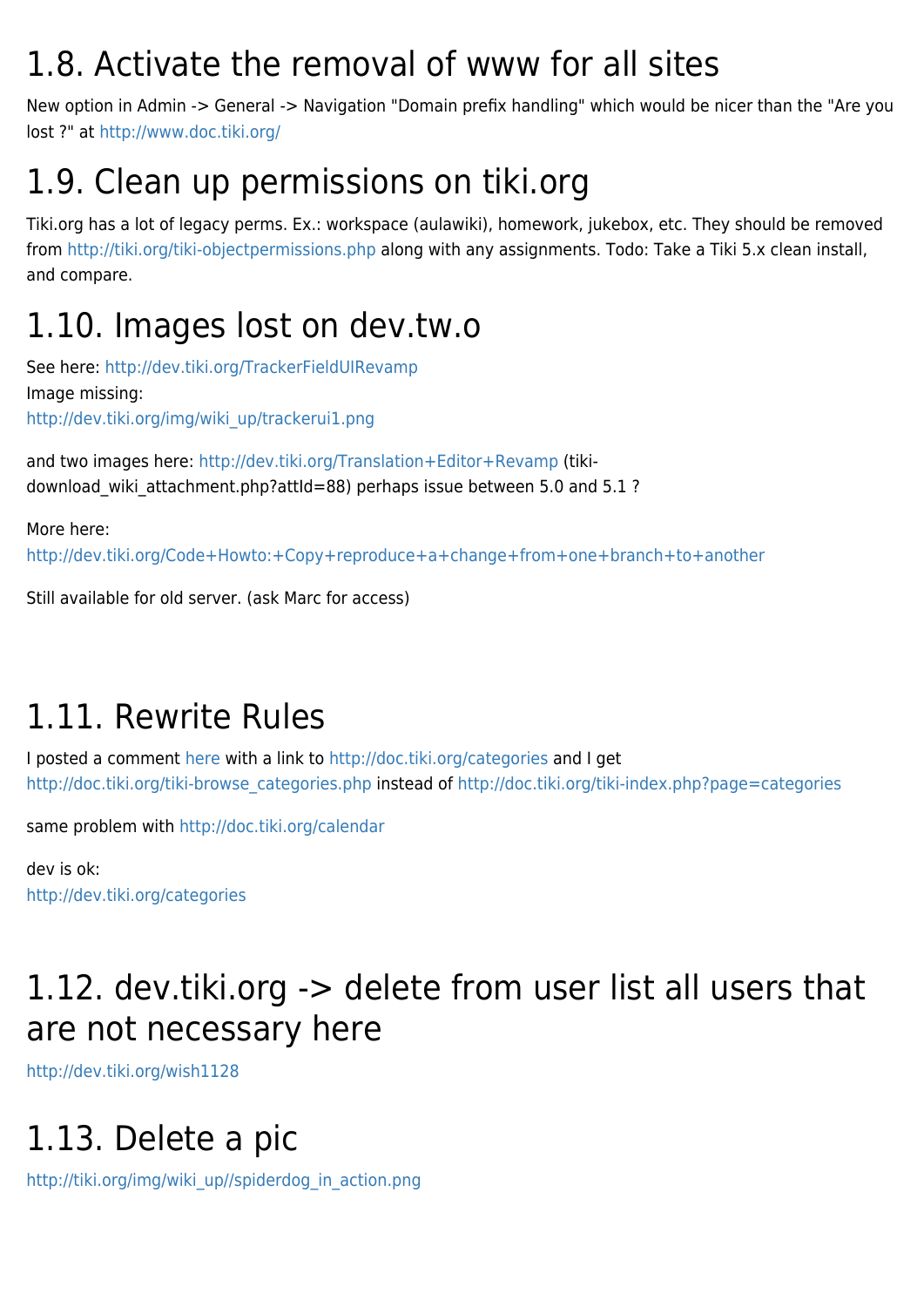#### 1.14. Move calendar data from dev to info site

Check with Rick 1st

With a persistent rewrite rule . Now: [Upcoming Events](http://dev.tiki.org/Upcoming%20Events)

# Major projects

#### 1.1. Migrate to Allura

[Migrate to Allura](https://tiki.org/Migrate-to-Allura) with the Developers Team

#### 1.2. Show.tiki.org

[show.tiki.org](https://tiki.org/show.tiki.org)

#### 1.3. Move phpxref to own subdomain

From de.tiki.org/xref-trunk/ to phpxref.tiki.org and make sure to add a redirect 301 for search engines

<https://www.ohloh.net/p/phpxref>

#### 1.4. WebSVN

Should we get <http://www.websvn.info/> ? Also, at its own sub-domain <https://www.ohloh.net/p/websvn>

Eventually, we will loose <https://sourceforge.net/apps/trac/tikiwiki/> and <http://tikiwiki.svn.sourceforge.net/viewvc/tikiwiki/> in favor of <https://sourceforge.net/projects/allura/>

## 1.5. Doxygen

We used to have [http://de.tiki.org/dox-trunk/html/,](http://de.tiki.org/dox-trunk/html/) but it's gone now. Do we re-install? If so, at doxygen.tiki.org and make sure to add a redirect 301 for search engines

Also:<http://fossies.org/dox/tiki> <https://www.ohloh.net/p/doxygen>

#### 1.6. ApiGen

- <http://apigen.org/>
- <https://www.ohloh.net/p/apigen>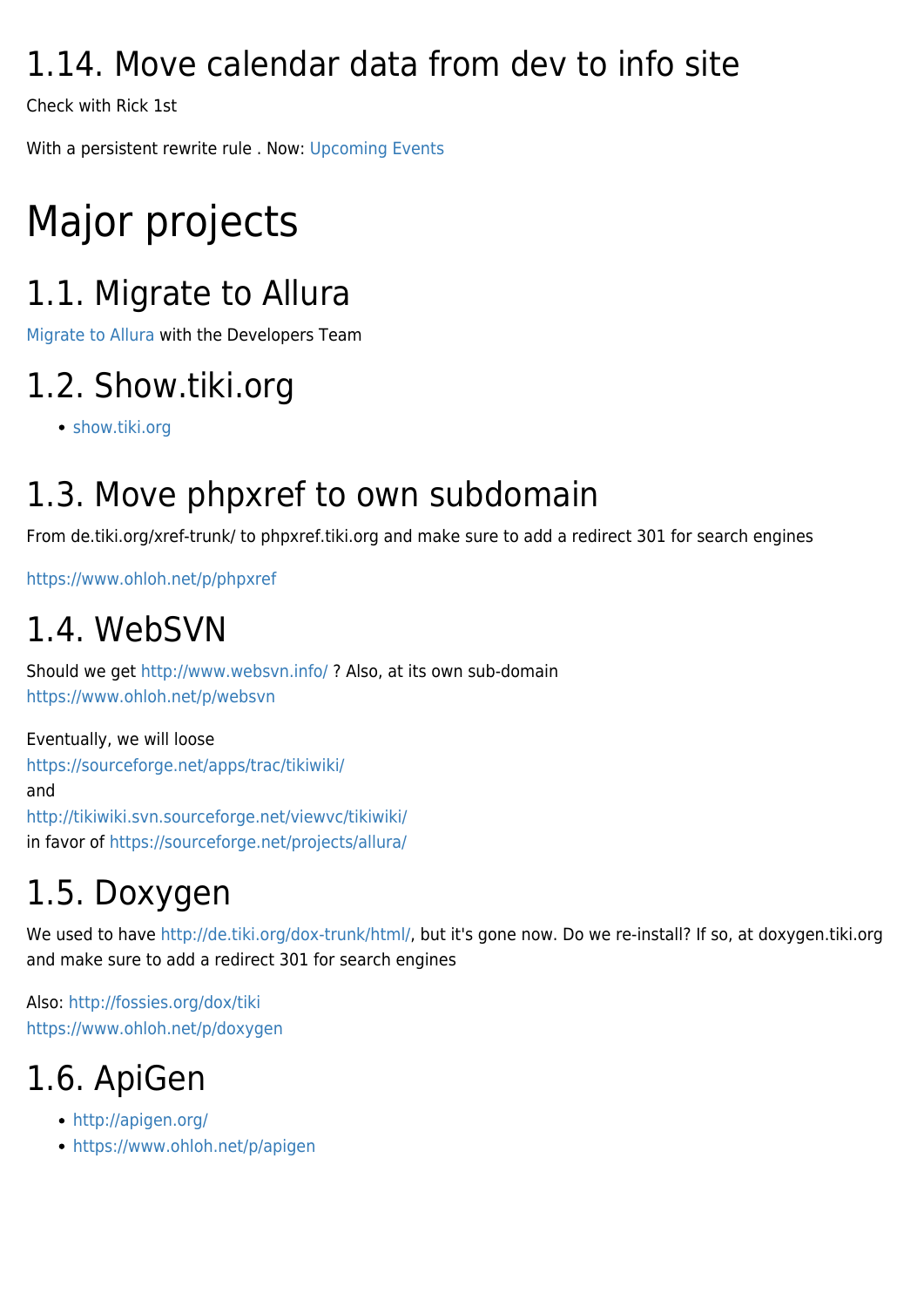## 1.7. phpDocumentor

Is it worth setting it up?

- [phpDocumentor](https://tiki.org/PhpDocumentor)
- <http://rodrigo.utopia.org.br/2009/07/25/gsoc-tikifest-in-london/>
- <https://www.ohloh.net/p/phpDocumentor>

## 1.8. Dogfood TRIM

All our [Domains](https://tiki.org/Domains) and the [Pre-Dogfood Server](https://tiki.org/Pre-Dogfood-Server) should be managed with [TRIM](http://doc.tiki.org/TRIM)

#### 1.9. Round Robin / Redundancy / Disaster planning for all \*.tiki.org content

TRIM handles backups so offsite backups are inherent. Not as important to have [Round Robin / Redundancy /](http://dev.tiki.org/wish1208) [Disaster planning for all \\*.tiki.org content](http://dev.tiki.org/wish1208).

- Pascal/Nelson/Amette will setup an automated back-up server
	- Backup all [Domains](https://tiki.org/Domains)
	- **Backup [SourceForge](https://tiki.org/SourceForge) space**
	- **Perhaps our Clipper account?**
	- Backup <http://live.tiki.org/>

#### 1.10. Setup a monitoring solution

#### Nagios

- [Uptime](https://tiki.org/Uptime)
- [Monitoring](http://dev.tiki.org/Monitoring)
- <http://dev.tiki.org/tiki-admin.php?page=performance> for warnings like -> Small amount of memory allocated to APC. Verify the configuration. The values to increase are apc.shm\_size (for APC) or xcache.size (for XCache).

#### Content

Monitor for broken links. Ideally, we'd have this [in Tiki](http://dev.tiki.org/item526)

#### 1.11. Implement Single Sign On (SSO) on 6 main sites.

This will likely be done after we move to [suite.tiki.org](http://suite.tiki.org) for OpenLDAP. And then, we can set up [CAS](http://doc.tiki.org/CAS).

#### 1.12. Code stats

• Figure out synplot